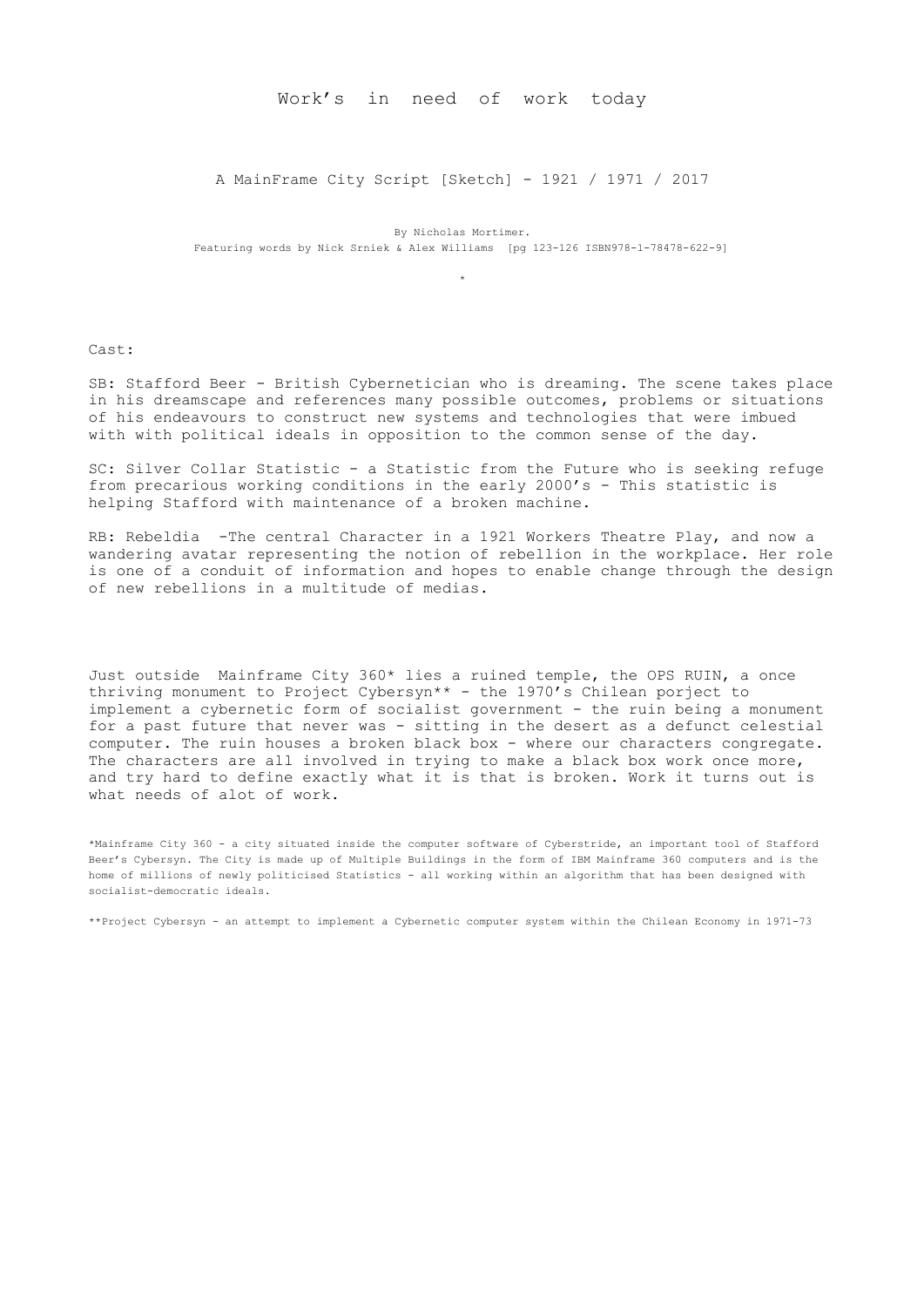[Loop if desired]

SB: I can't see SC: nothing? SB Ok - try and reach this part SC: For fucks sakes! The other edge? - or this edge? SB: No - the other edge SC: They all look the same - and its not as if its asked to break away SB: You have to feel it -SC: I'm trying to but the input doesn't reach - SB: the output should be closer SC: (grunt) It hasn't changed has it? - SB: no - the light still isn't coming on SC: unbelievable! and you are sure we can't turn it off and then on again? SB: this isn't that kind of device SC: what kind of device is it!? - I was almost certain it couldn't fall apart its just so fucking unexpected…. SB: it must have been an error that was slowly teased into reality - like an invisible threat - maybe in the code… SC: I have to stop a minute - give me a second to compose myself (shouts) "FUCK" SB: there's not enough variety SC: bad design? SB: kind of, but also variety absorbs variety SC: absorbent variety? SB: you don't learn about this in the future do you SC: no SB: to control something complex, you must have complex enough tools. SC: fixing with complexity RB: Makes sense - in all these complicated systems we have to be prepared to understand complications or else it doesn't work SB: wow - I didn't see you there SC: just in time - hold this (hands RB a part of the broken device) and you are?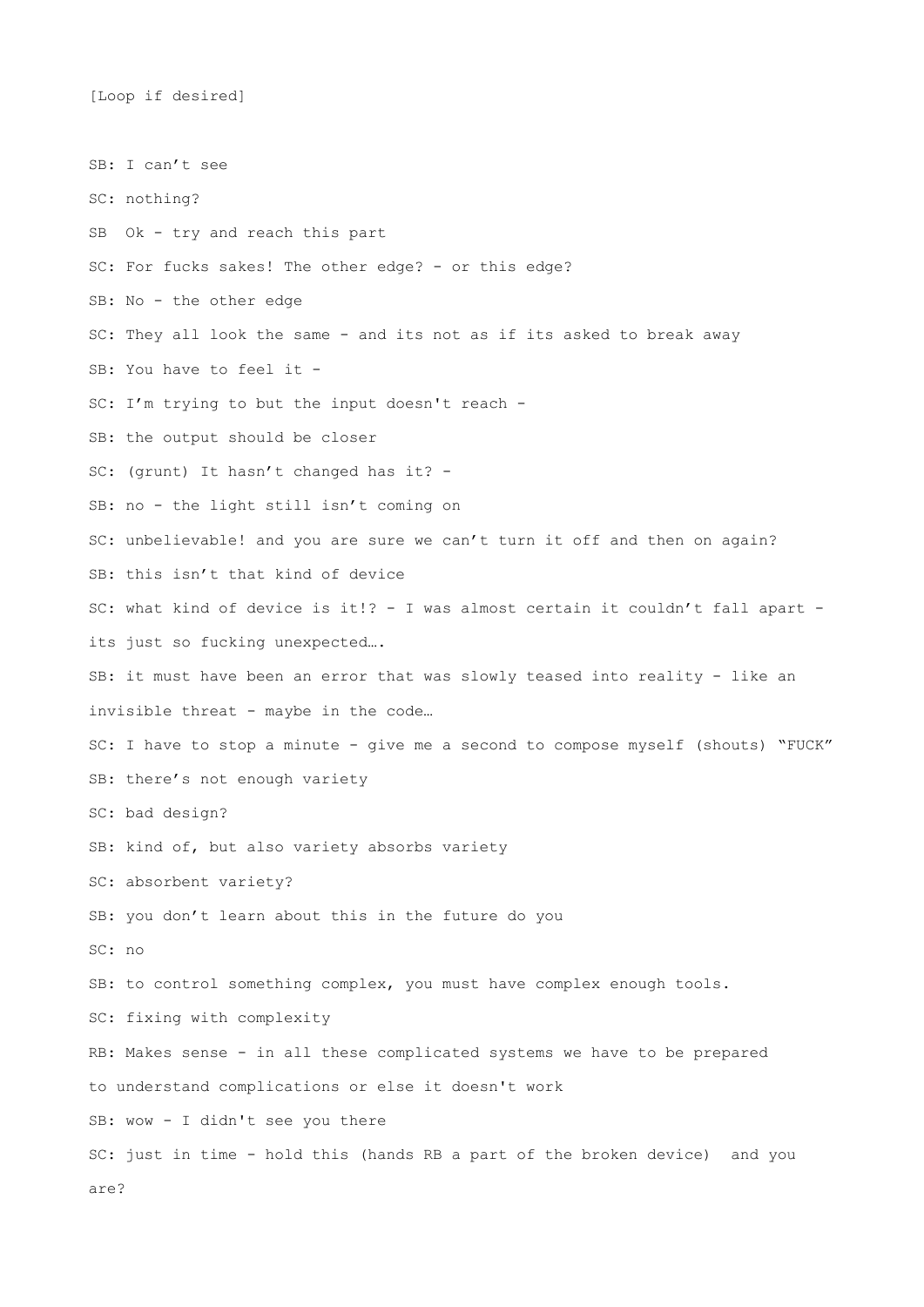RB: fine SB: But SC: what? RB: I take it this isn't working. SB: no- but we are working on it. SC: we've been working for a while RB: work is complex - and worth fully grasping how we can interpret it -SC: tell me about it - RB: Where are we anyway? SC: A future ruin of a past that doesn't stand a chance…. SB: have some faith! - please - this is surely more than that... SC: This is the OPs RUIN- a temple built around the ideology of Projcet CYBERSYN RB: which does what? SB: it is a tool for integrating a cybernetic government SC: and we are at the ruin of the temple built in its honour SB: A libery machine - a hopeful prototype SC: an organisational tool - distributed networks of decisions - RB: for what? SB: the people - SC: the economy - SB: the mind - RB: meanaing? SB: a way to move into a future that actually works - systems that are broken need fixing… this was,is, could be…will be…. SC: (whispers) Cybersyn was a way to reorganise the way that this country operated, communicated, adapted, but don't tell him that it has failed) SB: a way to regulate the destabalised system that salvador inherited.. SC: he sometimes mutters names. RB: tell me about you - SC: me? - I'm just a ststistic…..a silver collar worker - tired of interning, RB: A statistic, ? so you are a piece of data?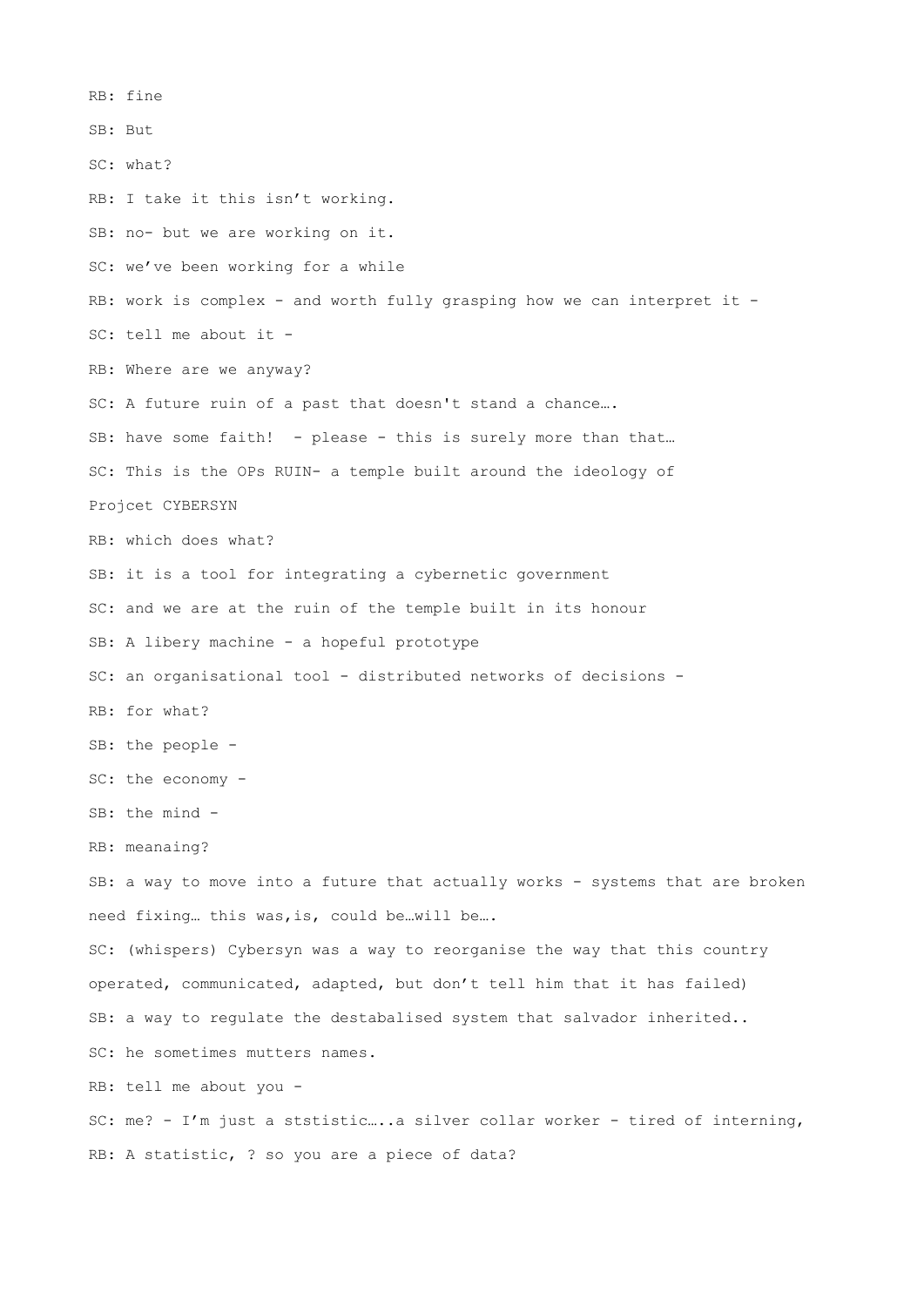SC: yes but advanced data, I'm a new format, a Silver collar worker from a future algorithm RB: a silver collar? - a modern slave? - SC: no a freelancer - RB: ah - yes - freedom to work consistent and constant SC: a nomad is how I have liked to see it, but recently I've been doubting my senses RB: so you are here because? SC:I'm taking some time out with Stafford in another of his dreams RB: dreams? - of what? SB: well it seems that they are more and more about the true organisation of a liberated society RB: sounds like a worthwhile challenge - but something like this requires more time than often given, SB: and you? - are? RB: Rebeldia - a simple wandering avatar of hopeful change SC: I could sense you were more of a universal character - but SB: how did you find us? RB: I spent some time in the north once, as a fiction, a provocation for the workers of that time, and I return every once in a while as an avatar of change, an agent of possibility SB: sounds precarious…. RB: and the box? SB: It makes sense of things SC: It makes things easier RB: I thought It just changes things SB: Well it also offers guidance SC: do you mean a spiritual machine? SB: a liberty machine but with optional upgrades RB: but the box is'nt working? SB: ah - yes,,,,, the box is broken… but as an idea, it works... SC: you know about these boxes? -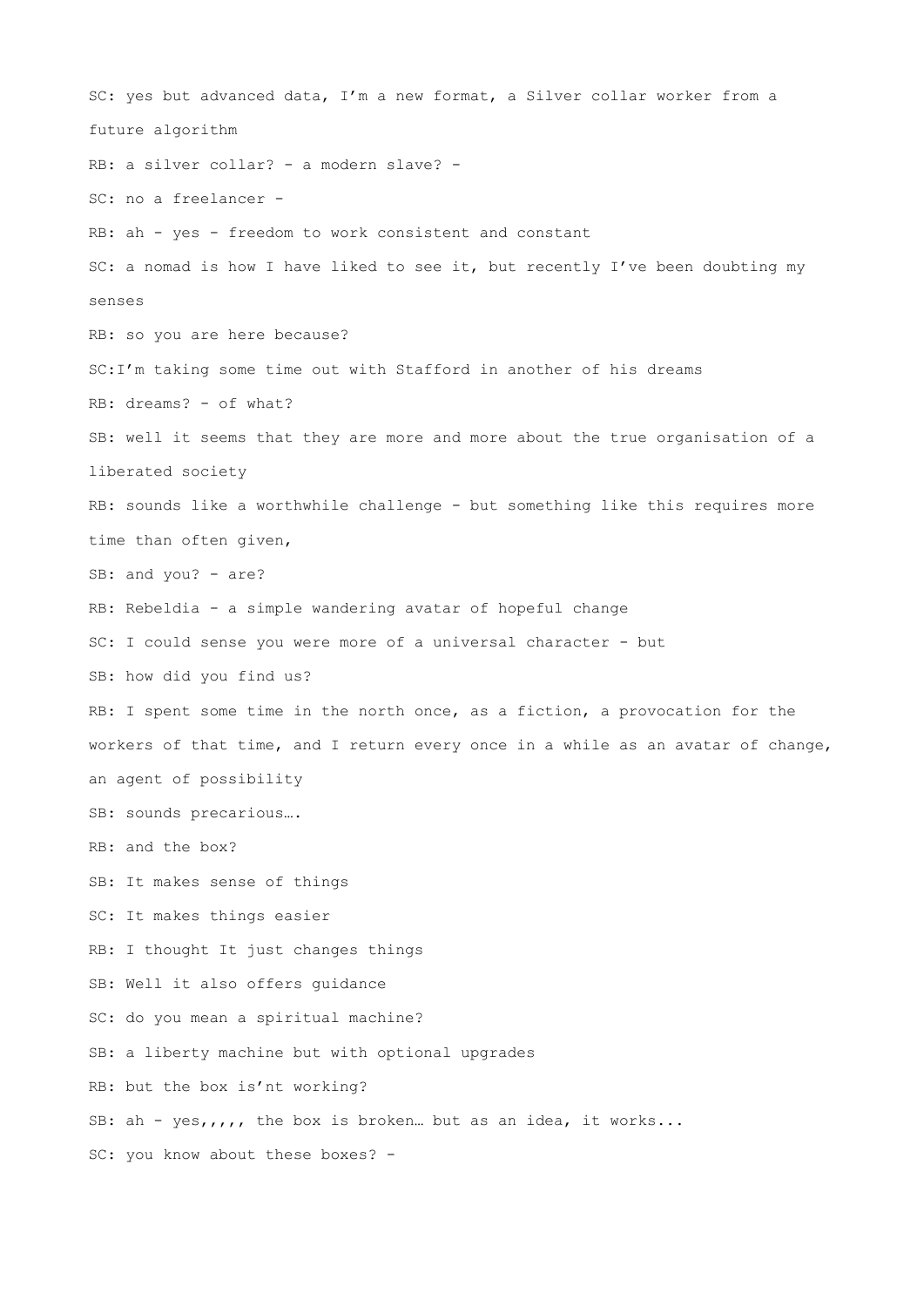SB: "it is not necessary to enter the black box to understand the nature of the function it performs" SC: pass that part please SB: is it fitting again? SC: can you see inside that part? RB: a little bit - move it up past the corner SB: like this SC: well -? - can you feel it? RB: its not quite there yet SB: is it getting somewhere? RB: not really SC: in what way RB: In a fundamental and logical way SB: Ah - a metasystem SC: WHAT? SB: I think Rebeldia can see what isn't working. SC: and that is??? RB: work! SC: what? RB: work just isn;t working SB: work, like toil? SC: hold on? - is this a part of the machine? SB: no - i think its the subject, work as a subject, not as an object... RB: yes - the whole spectrum… i mean an understanding of all things associated with work - semantics, translations, illusions all of it... SB: mmmm, you mean the current understanding of what work is RB: yes - the stagnated complexification of what surrounds work - from the injustice of the 1 percent to the stigma of not working, SC: do you still need us to hold this? SB: I don;t think I can fix it straight away... SC: can you see anything in there? RB: I can make out something that seems clear, SB: oh - is it reachable?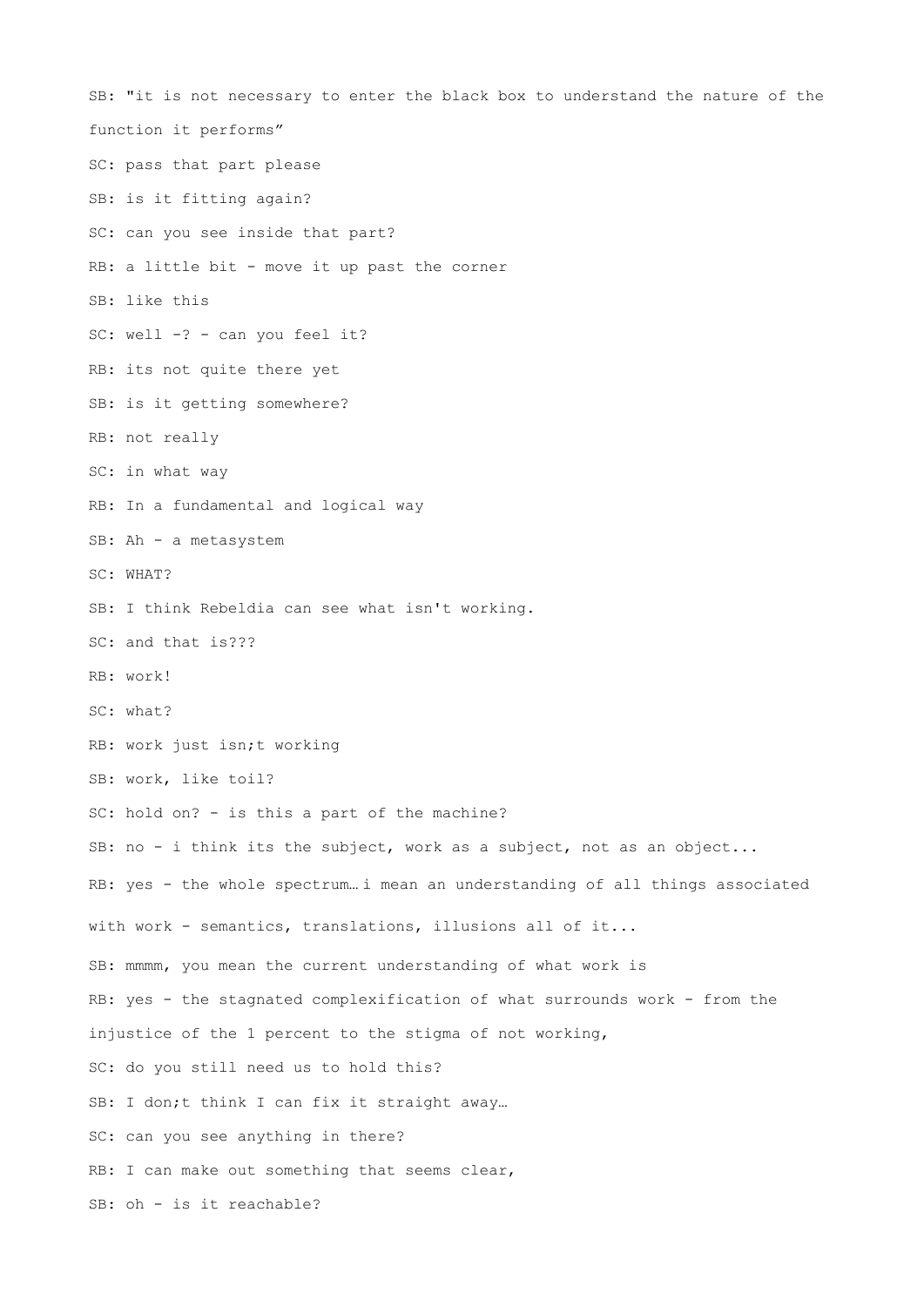RB: the problem seems to be how ingrained work is into a sense of identity SC: a hairline fracture RB: mmm - work will not work out as long as there is an all pervasive pressure to submit to the all encompassing work ethic SB: the systems diagram needs updating RB: well - it is clear when thinking that most see unemployment as the result of a deficient individual work ethic - rather than a structural problem SC: a collective rather than the individual -RB: this part of the system of work is truly broken -SB: can you see any further? RB: why should work be a system where there is a set of incentives that compel people to act and identify as competitive subjects - the entire space is dominated by a focus on competing self realisation - work becomes a battlefield for survival in multiple platforms- where you can work on the self in relation to the whole. SC: can you pin that down? RB: Work needs work if work is good no matter how degrading, low paid or inconvenient - SB: is there another part we can use? RB: Why is it that work has become intrinsically linked to goodness - does it always pay to work? SC: work just always seems to be just that -RB: work has become central to the notion of self conception - the idea of doing less becomes a scenario of worry for many - SB:But hard work does work out! RB: yes- but that is not my point - there is a more problematic world of work and it is hard to imagine a way to fix this when so many find themselves tied to drudgery - valuing drudgery - relying on it. SC:I know what you mean - statistics simply thrive on the banal RB: and some-where along the way work found itself a a central means of self expression - surely this is out of balance - is work so linked to identity that it should be the only means for self-fulfilment? SB: But when things work it is truly fulfilling!